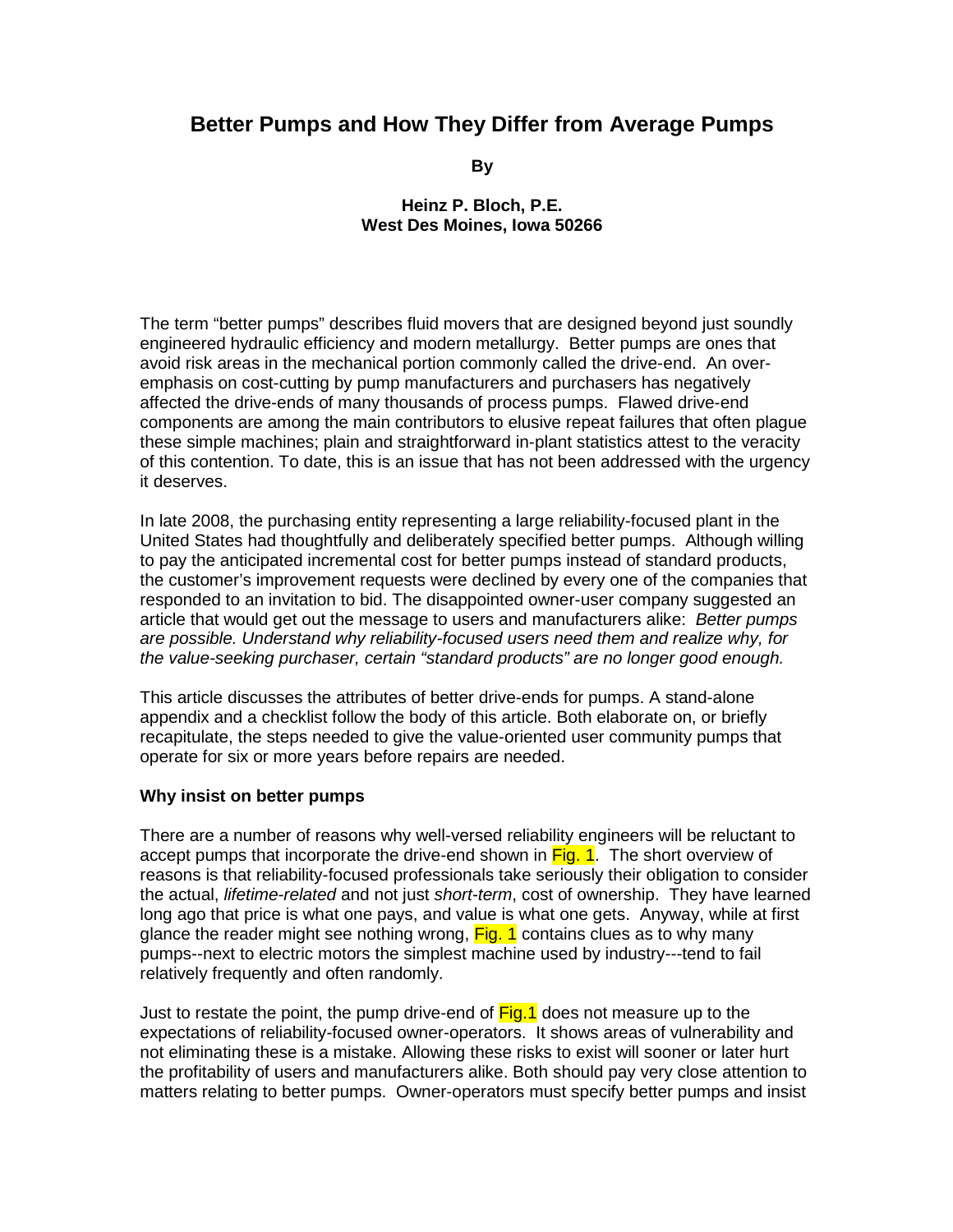on getting better drive-ends than the one shown in Fig.1. A number of important vulnerabilities or risk areas exist in that illustration:



## **Fig. 1: A typical bearing housing with potentially costly vulnerabilities**

- Oil rings are used to lift oil from the sump into the bearings
- The back-to-back oriented thrust bearings are not located in a cartridge
- Bearing housing protector seals are missing from this picture
- Although the bottom of the housing bore (at the radial bearing) shows the desired passage, the same type of oil return or pressure equalization passage is *not* shown near the 6 o'clock position of the thrust bearing
- There is uncertainty as to the type or style of constant level lubricator that will be provided; unless specified, the best one is rarely found on new pumps

Each of these issues merits further explanation and will be discussed in this article. Our considerations are confined to lubrication issues on process pumps with liquid oillubricated rolling element bearings. The great majority of process pumps used worldwide fall into that category. Small pumps with grease-lubricated bearings and large pumps with sleeve bearings and circulating pressure-lube systems are not discussed in this article.

#### **Lubricant application via sump level reaching center of lowermost bearing elements vs. lower oil level needed to prevent oil churning and overheating**

By way of overview, we note that one of the oldest and simplest methods of oil lubrication consists of an oil bath through which the rolling elements will pass during a portion of each shaft revolution ( $Fig. 2$ ). However, this "plowing through the oil" may cause the lubricant to heat up significantly and should be avoided on process pumps whenever DN, the product of shaft diameter (inches) times revolutions-per-minute (N) exceeds 6,000. Although cooling is routinely applied in pumps with high speed and heavily loaded bearings, it is questionable if cooling of the oil is needed. Cooling the bearing housings of pumps equipped with rolling element bearings is both unnecessary and harmful (Ref. 1, pp. 249), since cooling often promotes moisture condensation and oil contamination.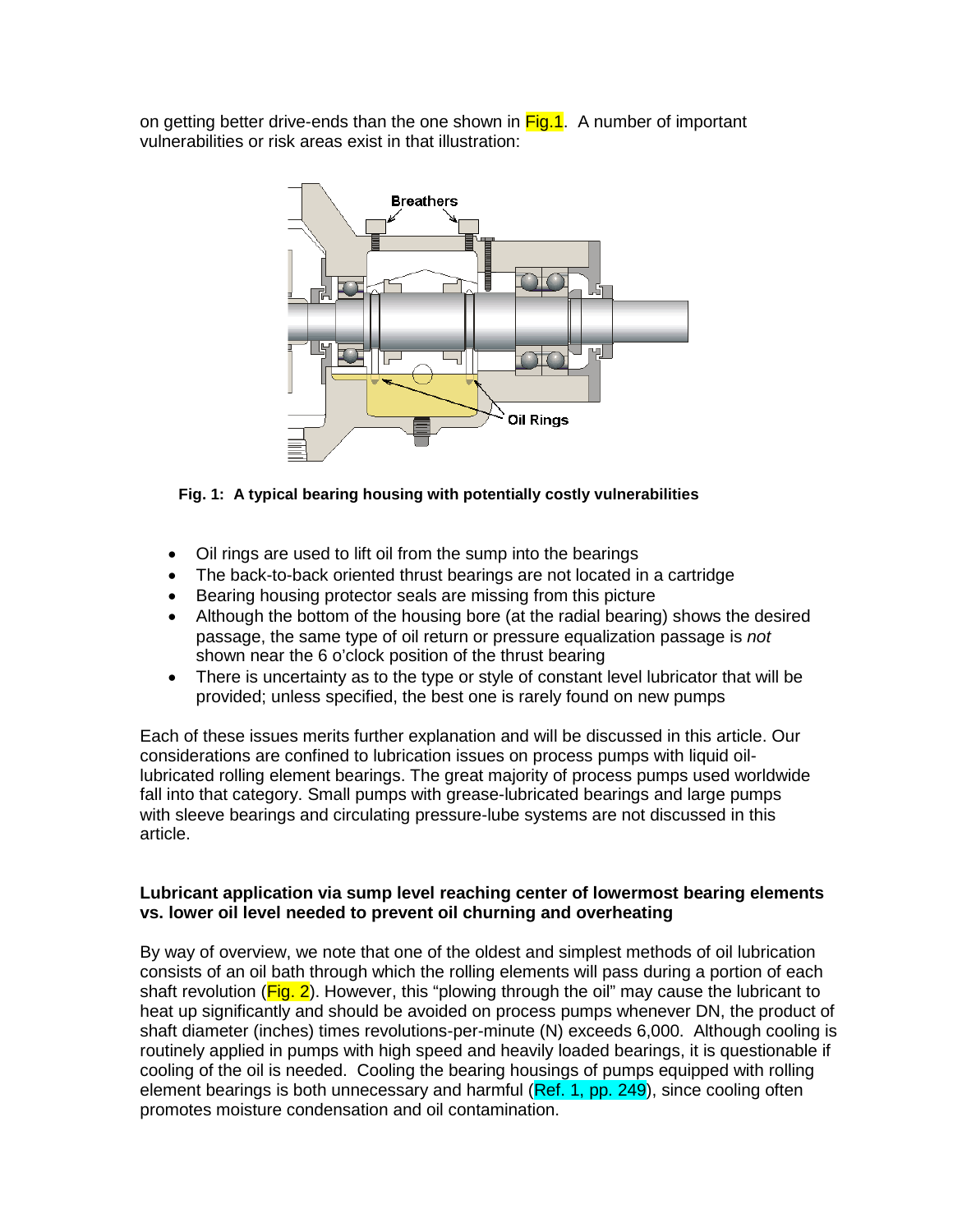In certain high-load services, synthetic lubricants, oil mist application, oil jets and even circulating systems deserve to be considered. Circulating systems are selected for large pumps utilizing *sleeve* bearings. In these systems, the oil can be passed through a heat exchanger before being returned to the bearing. However, irrespective of lube application method on *rolling element* bearings, cooling will not be needed as long as high-grade synthetic lubricants are utilized (Ref. 1, pp. 217).

Because bearing overheating occurs on many pumps operating at 3,000 or 3,600 rpm (where DN values generally exceed 6,000), the oil level must be lowered. Lowering the



Fig. 2: Typical pump bearing housing with oil level reaching to center of lowermost rolling elements. Here, keeping the DN-values below 6,000 reduces the risk of oil overheating (Ref. 1, pp. 232)

oil level limits the frictional power loss due to the "plowing effect" of rolling elements. With lowered levels two separately derived empirical rules pertain: (1) at a DN > 6,000, or (2), with a shaft velocity in excess of 2,000 fpm, the oil level should be no higher than a horizontal line tangent to the lowermost bearing periphery, meaning there should be no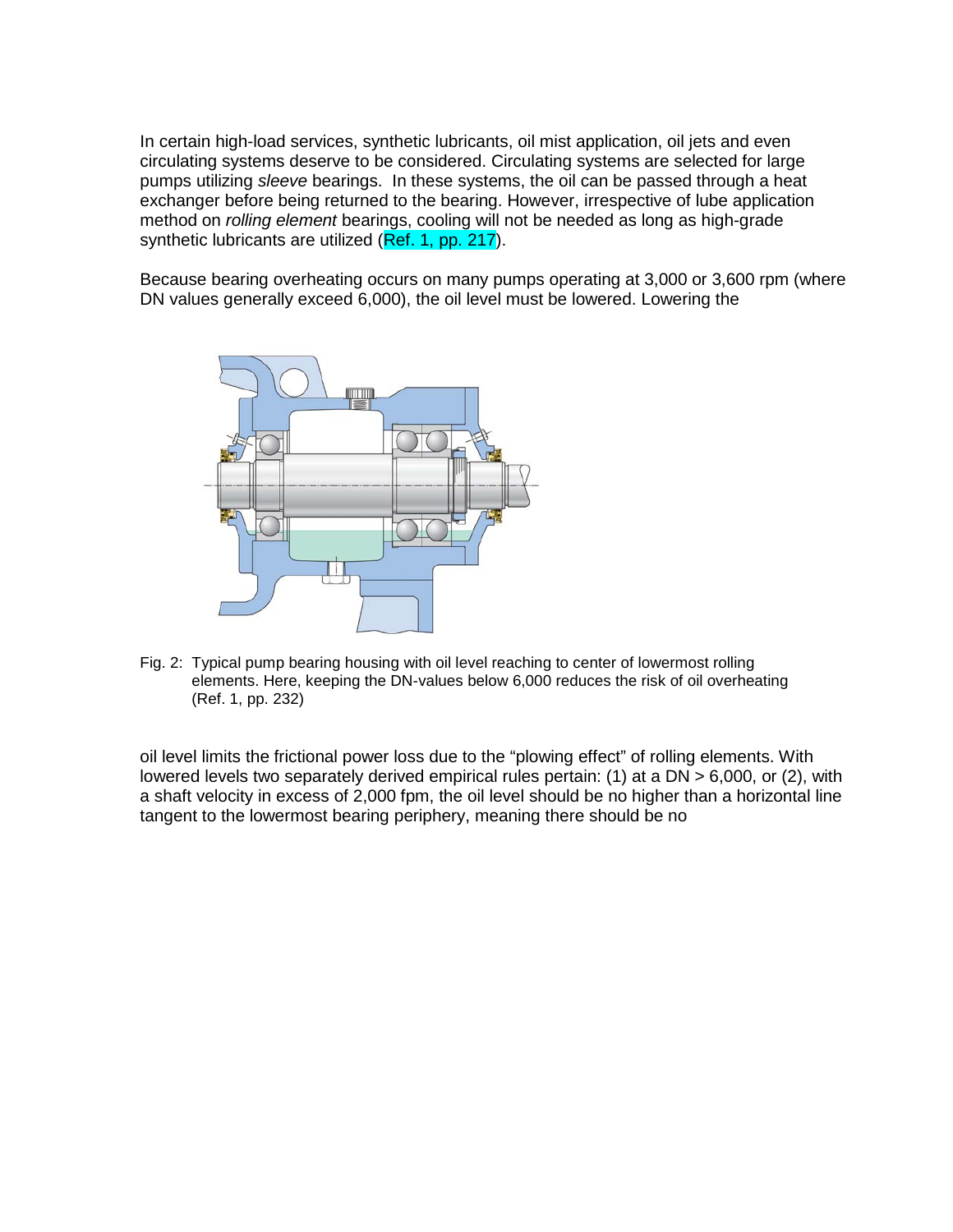

Fig. 3: Bearing housing with oil level lowered to accommodate high DN value. A flinger disc or other means of spraying oil into bearings will be needed (Ref. 3)

contacting of the oil level with even the periphery of a rolling element at the 6-o'clock location of the bearing. Because this lowering of the level was done in  $Fig. 3$ , either oil rings ( $Fig. 1$ ) or shaftmounted flinger discs ( $Figs. 4$  and  $5$ ) will now be required to lift the oil, or to somehow get the oil into the bearing by creating a spray.

To illustrate Rule (1): A 2-inch shaft at 3,600 rpm, with its DN value of 7,200, would operate in the risky or instability-prone zone, whereas equipment with a 3-inch shaft operating at 1,800 rpm (DN = 5,400) might use oil rings without undue risk of ring instability. In another example, using Rule (2): A 3-inch (76 mm) diameter shaft at 3,600 rpm would operate with a shaft peripheral velocity of  $(\pi D/12)(3,600) = 2,827$  fpm  $(-14.4 \text{ m/s})$ , which would disqualify oil rings from being considered for highly reliable pumps. The fact that a pump manufacturer can point to satisfactory test stand experience at higher peripheral velocities is readily acknowledged, but field situations represent the "real world" where shaft horizontality and oil viscosity, depth of oil ring immersion, bore finish and out-of-roundness are rarely perfect. We can thus opt for using either the *DN < 6,000* or the *Surface Velocity < 2,000 fpm* rules-of-thumb. Either way, the vendor's test stand experience is of academic value at best. Pump manufacturers test under near-ideal conditions of shaft horizontality, oil ring concentricity and immersion, oil level and lubricant viscosity. For the reliability-focused, the wide-ranging field experience that led to these two rules-of-thumb will govern over all else.

## **The trouble with oil rings**

Assuming that flinger discs are technically feasible, they should be given strong preference over oil rings (sometimes called slinger rings,  $Fig. 6$ ). Serious issues with oil rings have been known for decades. These issues were alluded to in the 1970's when a well-known pump manufacturer saw fit to point out that its (superior to the competition) products incorporated an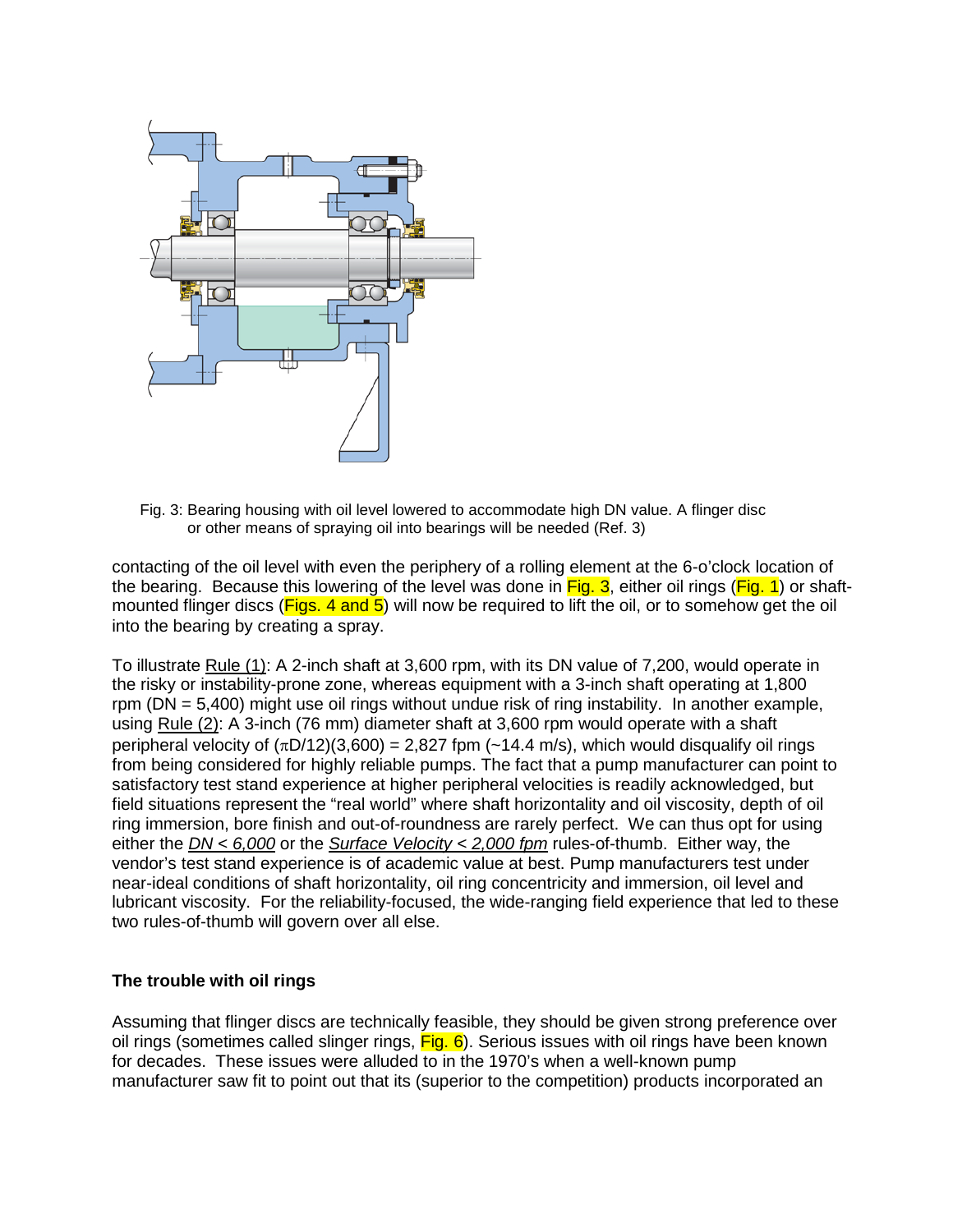*"anti-friction oil thrower [i.e., a flinger disc], ensuring positive lubrication to eliminate the problems associated with oil rings"* (Ref. 1, pp. 237).



Fig. 4: Shaft-mounted flexible flinger disc splashes lube oil into bearings (Ref. 2) (Source: also

In essence, oil rings are rarely (if ever) the most reliable choice of lubricant application. They often tend to skip around and even abrade ( $Fig. 6$ ) unless the shaft system is truly horizontal, unless ring immersion in the lubricant is just right, and unless ring eccentricity, surface finish, and oil viscosity are within tolerance. Taken together, these parameters are rarely found within close limits in actual operating plants (Ref. 1, pp. 176-181).



Fig. 5: A bearing housing accommodating a cartridge on the outboard side. The bearing housing bore is slightly larger than the diameter of the steel flinger disc, making assembly possible. The drawing does *not* show the desired oil return passage at the 6 o'clock bearing positions.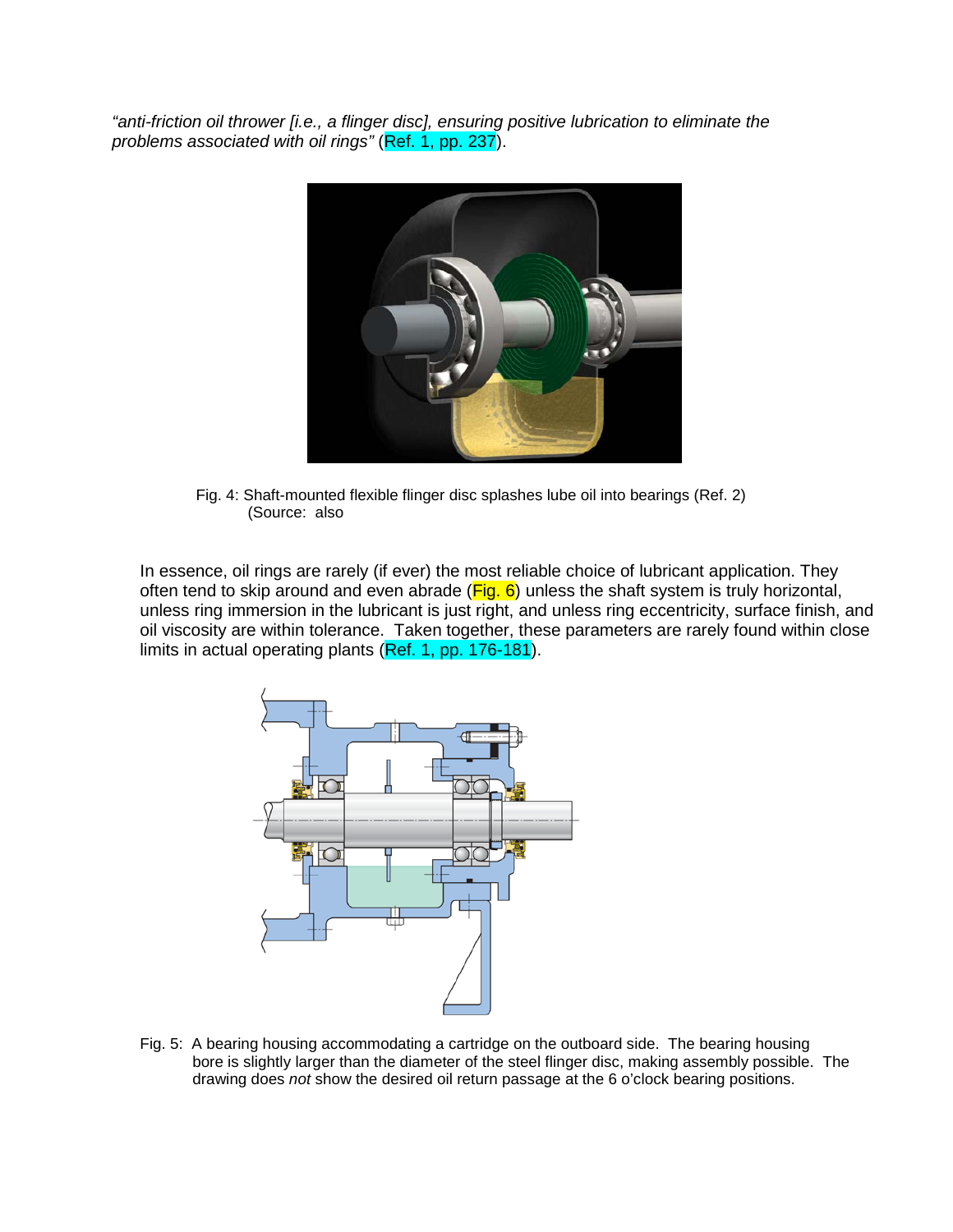

Fig. 6: Oil rings in as-new ("wide and chamfered") condition on left, and abraded ("worn and narrow") condition on right side (Source: Ref. 2)

In view of the shortcomings of oil rings, serious reliability-focused purchasers specify and select pumps with flinger discs. Although sometimes used to prevent temperature stratification of the oil (Ref. 1, pp. 127 and 232), flinger discs serve as efficient oil spray producers. Of course, the proper flinger disc diameter must be chosen and solid steel flinger discs should be preferred. Insufficient lubrication results if the diameter is too small to dip into the lubricant; conversely, high operating temperatures can be caused if the disc diameter is too large. *Flexible* flinger discs (Fig. 4) are needed to enable insertion in many "reduced cost" designs, i.e., ones where the bearing housing bore diameter is smaller than the flinger disc diameter.

To accommodate the preferred solid steel flinger discs, bearings must be cartridge-mounted  $(Fia, 5)$ , in which case the effective bearing housing bore (i.e., the cartridge diameter) will be large enough for passage of a steel flinger disc of appropriate diameter.

To reiterate: At DN > 6,000 and to satisfy minimum requirements in a reliability-focused plant environment, a stainless steel flinger disc fastened to the shaft should be supplied. The disc contacts the oil and flings it into the bearing housing (Ref. 1, pp. 127). So as to function consistently and as intended, the flinger disc O.D. must exceed the thrust bearing's outside diameter. To restate, this dimensional requirement strongly favors placing the outboard (thrust) bearing(s) in a separate cartridge. Providing such a cartridge will add to the cost of a pump. However, in the overwhelming majority of cases, the incremental cost will be much less than what it would cost to repair a pump just once.

#### **Bearings and bearing housing protector seals**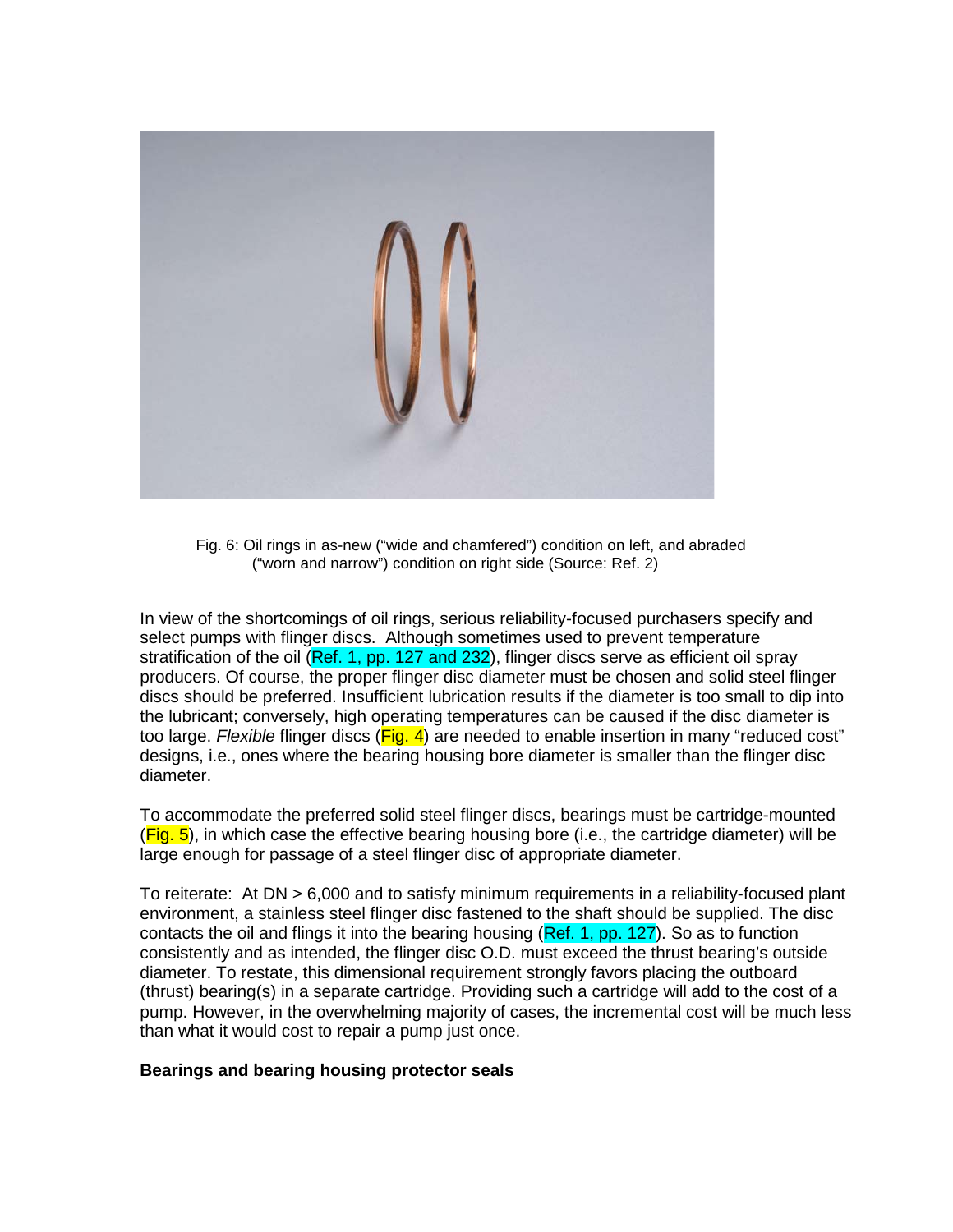For decades, pumps that conform to the stipulations of API-610 (Ref. 4) have incorporated two thrust bearings mounted back-to-back, as depicted in Figures 1, 2, and 5. This allows selecting bearings with either the same or, for technical reasons slightly different, load contact angles (Ref. 1, pp. 157). Moreover, by carefully manufacturing the bearing inner rings a slightly different width compared to the width of the outer rings, either a negative or positive preload can be imparted (Ref. 1, pp. 153). Negative preloads allow for slight thermal growth and internal looseness, positive preloads prevent skidding of the rolling elements. Double-row angular contact bearings (Fig. 3, also Ref. 1, pp. 159) are less expensive, but do not match the thrust load capability of a set of dimensionally equivalent back-to-back angular contact bearings.

But moisture and dust often enter bearing housings at the shaft protrusion through old-style labyrinth seals or lip seals as airborne water vapour, or via a stream of water from hose-down operations. Contaminants can also enter through a breather vent, or from the widely used nonpressure balanced constant level lubricators (Fig. 7 and Ref.1, pp. 232-234). As mentioned earlier, abraded oil ring material is an often-overlooked source of oil contamination. A second possible source of lubricant contamination is the debris coming off so-called dynamic O-rings which, on old-style bearing protector seals, are often contacted by the sharp edges of opposing O-ring grooves (Fig. 8). Furthermore, certain "constant level lubricators" present two surprising but elusive contaminant entry locations, as will be discussed later.



Fig. 8: Old-style bearing protector seals with sharp-edged grooves invite dynamic O-ring to scrape on edges; shavings then often contaminate the lubricant. Also, using only a single O-ring for clamping the rotor to the shaft makes the rotor less stable than if two rings were used for clamping duty

Unless the rotating equipment is provided with suitable bearing housing seals, an interchange of internal and external air (called "breathing") takes place during alternating periods of operation and shutdown. Bearing housings "breathe" in the sense that rising temperatures during operation cause gas volume expansion, and decreasing temperatures at night or after shutdown cause gas volume contraction. Open or inadequately sealed bearing housings promote this back-and-forth movement of moisture-laden, contaminated air.

To stop this breathing and resulting contamination, there should be little or no interchange between the housing interior air and the surrounding ambient air. Breather vents (Fig. 1) should be removed and plugged. In advanced-style bearing housing seals (Fig. 9) a large cross-section shut-off ring contacts a wide and well-contoured surface and because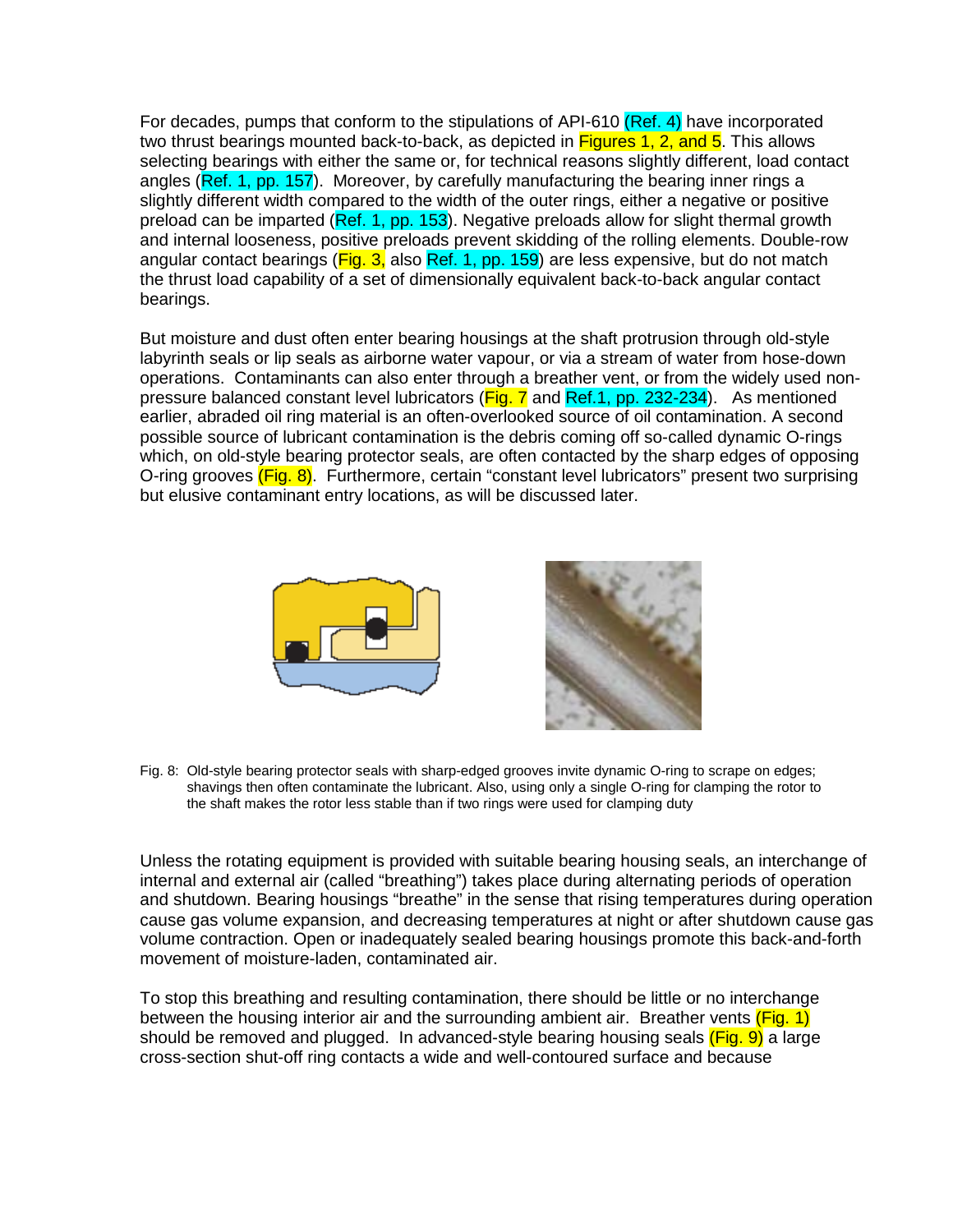

Fig. 9: Advanced non-contacting rotating labyrinth bearing protector seal with two O-rings securely clamped the rotor to the shaft. Dynamic O-rings do not contact sharp edges

pressure = force divided by area ("psi"), there's low pressure at standstill, and virtually no pressure during operation. Thus, at standstill, there is no fluid passage possible between the vapor space inside a bearing housing and the surrounding atmosphere on the outside.

As of mid-2009, none of these highly engineered models has failed in operation and tens of thousands of them are now running. A rigorous Weibull-WeiBayes analysis demonstrated exceedingly long life for this style of protector seal which, incidentally, is field-repairable. There is little (if any) risk of rotor-stator contact because the masssymmetrical rotor is clamped to the shaft with two O-rings. This clamping method imparts great stability and resists "rotor wobble."

In essence, bearing protector seals can greatly improve both life and reliability of rotating equipment by safeguarding the cleanliness of the lubricating oil. However, bearing protector seals serve no purpose if oil contamination originates with oil ring inadequacies or if used with unbalanced oilers, or if the oil is not kept at the proper oil level. The following segment will emphasize our point.

#### **Issues with oil supplies using "constant level" lubricators**

For well over a century, various types of constant level lubricators have been used and their respective vulnerabilities are often overlooked. However, if there are pressure differences between points "A" and "B" in Fig. 10, the two oil levels will differ as well. Also, whenever caulking is used to secure an oiler bulb or transparent bottle to a supporting component, the caulking can "weather" and develop small fissures. Rainwater can enter at these fissure locations via capillary action. Therefore, these constant level lubricators must be part of a precautionary replacement strategy.

Also, not all versions of "constant level" lubricators supplied by pump manufacturers will best serve the reliability-focused user. In the widely used pressure *non-balanced* device of Fig. 10, the oil level below the reservoir bottle is contacted by ambient air and this represents another entry point for contamination. Because, in the *pressure-balanced* device of Fig. 11, the oil is *not*  contacted by ambient air, a pressure-compensated, i.e., "pressure-balanced" constant level lubricators should be installed (Ref. 1, pp. 234).

In both pressure non-balanced and pressure-balanced styles, a wing nut adjustment at "A" sets the height of the transparent bottle. However, in the non-balanced style of Fig. 10, the oil level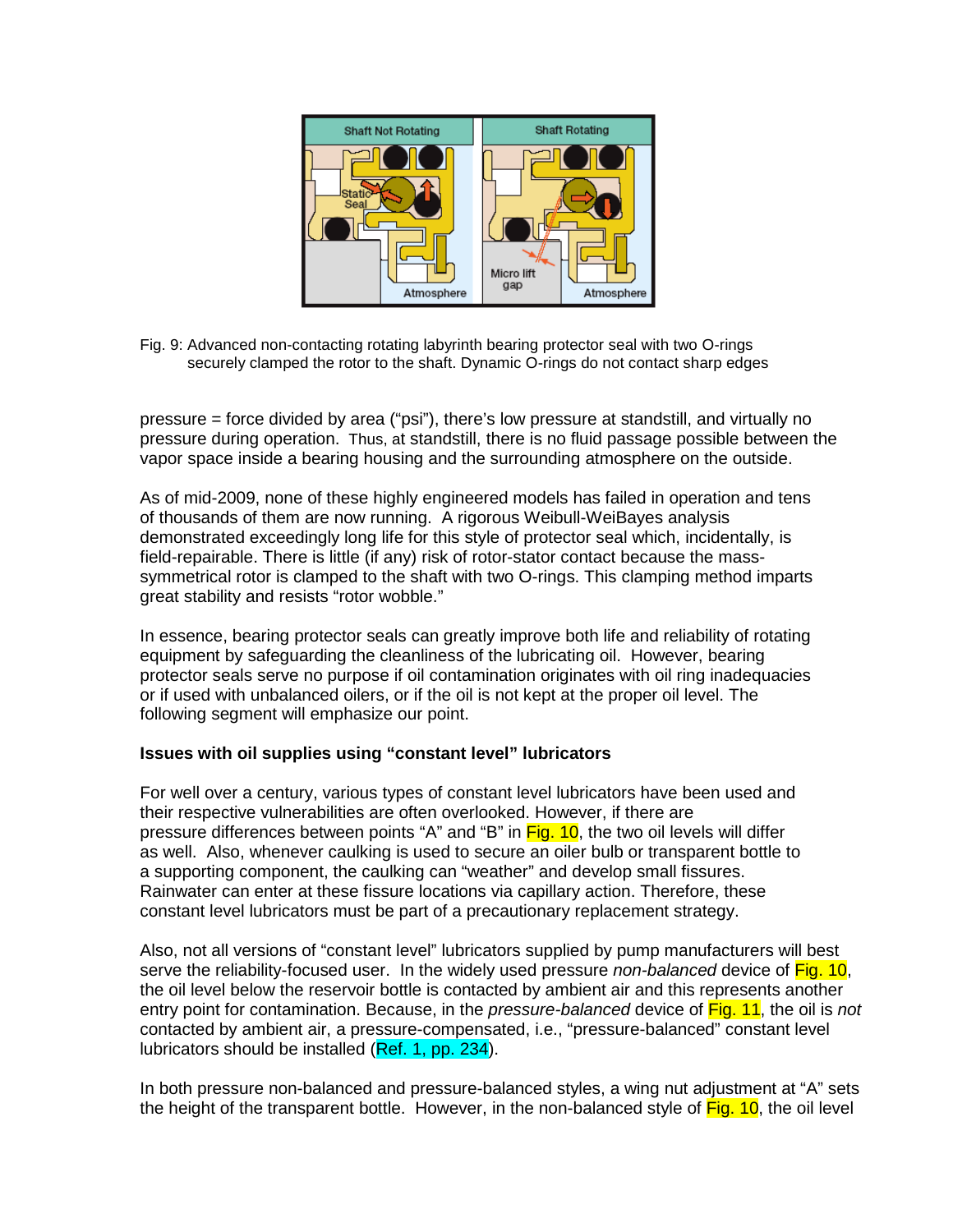near the tip of this wing nut is contacted by the surrounding (ambient) air. An increasing gas temperature (usually air, or an air-oil mixture) in the bearing housing (Point "B" in Fig. 10) tends to elevate pressure in the bearing housing. This elevated gas pressure drives down the oil level in the housing, as indicated by the arrow at "B". The displaced oil reappears as an increased oil level in the narrow annular space above the tip of the wing nut, and can result in overflow and spillage of oil from the annular space. When this happens, bearings starve for oil and will fail.



Fig. 10: Constant level (non-pressure-balanced) lubricator (Source: Ref. 2)



Fig. 11: Pressure-balanced constant level lubricator (Source: Ref. 2)

In contrast, pressure-balanced oilers  $(Fig. 11)$  decrease downtime risk. They differ from the nonbalanced type by incorporating an external or internal pressure balance pipe or balance line. Pressure-balanced oilers utilize suitable internal O-rings or gasketing, which then ascertains that the pressures inside the bearing housing and the pressures at the tip of the wing nut in the constant level lubricator are always identical. The *same* pressure is pushing downward on the oil at the adjusting wing nut in the constant level lubricator and the oil in the bearing housing; therefore, there is no change in the oil level.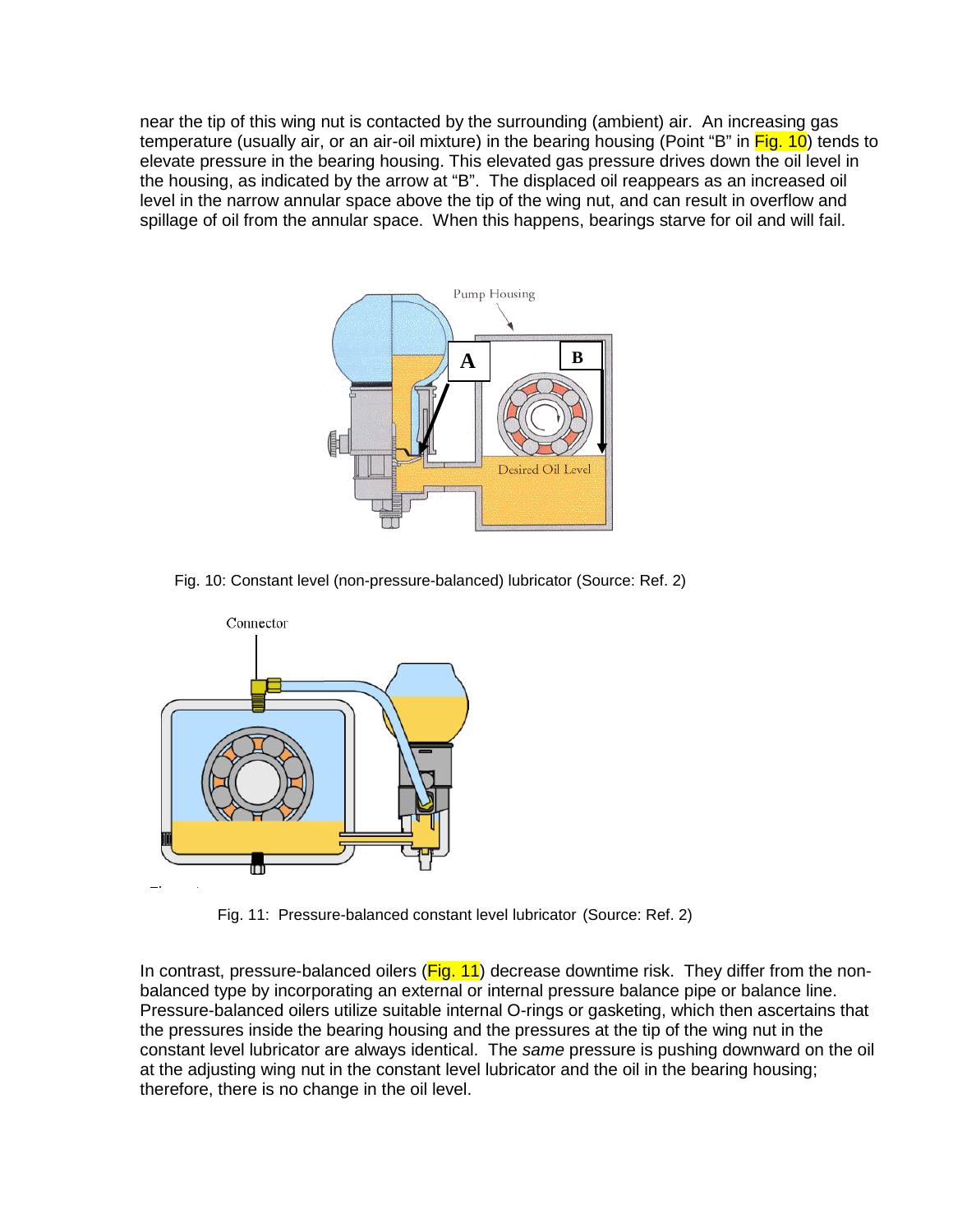#### **Best lube application practices examined**

Finally, and in carrying out best lubrication practices, it will be noted that full sealing of the bearing housing is required. Face-type bearing housing seals may be needed if modern oil mist lubrication is applied. An API-610 compliant (Ref. 4) magnetically-activated dual-face seal used on oil mist-lubricated rolling element bearings is shown in Fig. 12; a similar device is used to seal conventional oil-splash lubricated bearings. A suitable face seal, along with the other recommendations above (plugging the vent and using balanced oilers), will preclude entry of all external contaminants into the housing. Oil mist represents the most technically effective and consistently reliable combination of excluding contaminants and supplying lubricant to rolling element bearings in pumps.



 Fig. 12: Dual-face magnetic bearing protector seal in oil mist service (Source: AESSEALS, Inc., Rotherham, UK and Rockford, Tennessee)

Plant-wide oil mist lubrication systems have proven superior to conventional lubricant application since the late 1960's. Pump bearing failure reductions ranging from 80 to 90% (Refs. 1, 5, 6) have been reported with pure oil mist, applied as shown in  $Fig.13$ . The advantages and disadvantages of oil-mist lubrication as compared to conventional oil lubrication can be summarized as follows:

Advantages:

- Reduced bearing failures of 80 to 90%.
- Lower bearing operating temperatures of 10 to 20 F.
- No recirculation of bearing wear or debris particles.
- Slight positive system pressure eliminates contaminant entry.
- Reduced energy costs of 3 to 5%.
- Reduced oil consumption of about 40%.
- No moving parts.

Disadvantages: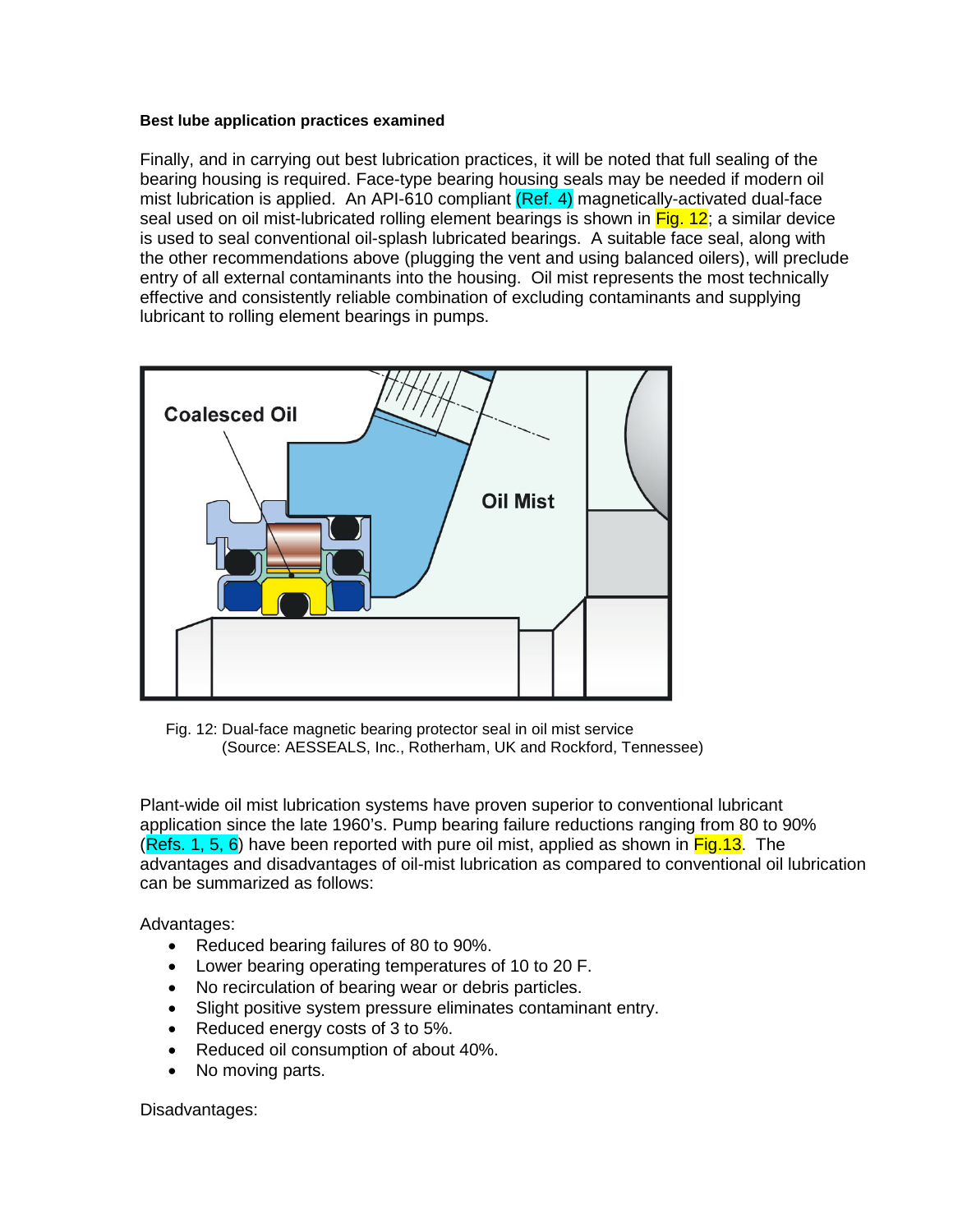- Capital investment
- Cost of compressed air



Fig. 13: Oil mist lubrication applied to a pump housing in accordance with API-610, 10<sup>th</sup> Edition. Note dual mist injection points and dual face bearing housing seals that prevent mist from escaping to atmosphere. With oil mist, there are neither oil rings nor flinger discs

## **Conclusions**

As we perhaps re-read this article, let's resolve to not claim "things generally work passably well." Passably well results in repeat failures and tolerating them is no longer good enough. As reliability professionals and as pump manufacturers we have to do better and should know how to do better. The proposed new minimum requirements for reliability-focused users must include

- 1. Advanced versions of bearing protector seals for both the inboard and outboard bearings. Lip seals are not good enough, and neither are old-style rotating labyrinth seals. Know what you're buying and see beyond advertising claims.
- 2. As a matter of routine, the housing or cartridge bore must have a passage at the 6 o'clock position to allow pressure and temperature equalization and oil movement from one side to the other side of the bearing. Note that such a passage was shown in Fig. 1 for the radial bearing, but not for the thrust bearing set.
- 3. With proper protector seals and the right constant level lubricators, breathers (or vents) are no longer needed on bearing housings. The breathers (or vents) should be removed and one of the openings in Fig. 1 should be plugged.
- 4. A pressure-balanced constant level lubricator should be supplied and its balance line should be connected to the second of the two breather ports.
- 5. Bearings should be mounted in suitably designed cartridges and loose slinger rings (oil rings) should be disallowed.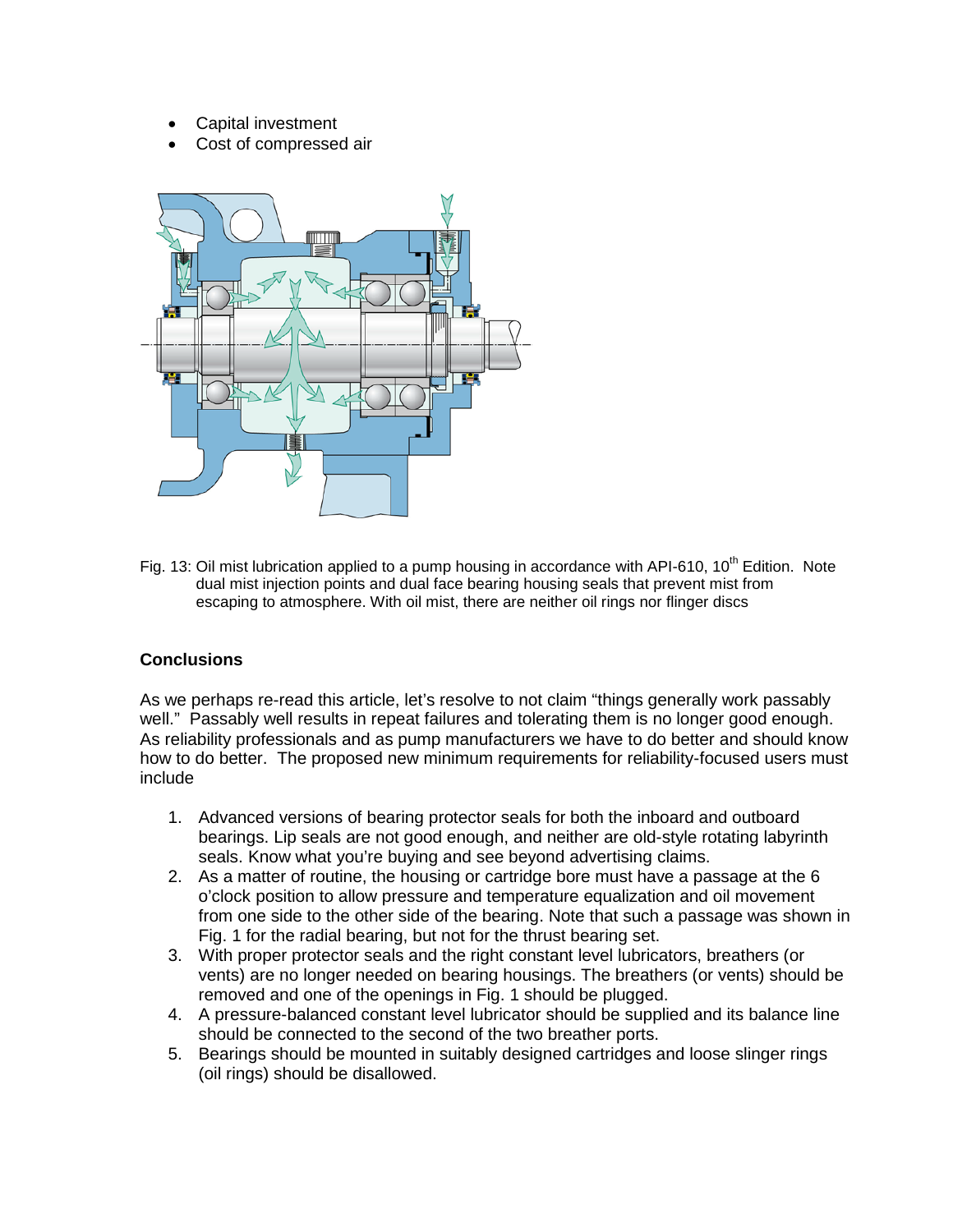6. Suitably designed flinger discs should be secured to the shaft whenever the oil level was lowered to accommodate the need to maintain acceptable lube oil temperatures (i.e., for pumps operating with DN-values in excess of 6,000).

Of course, we realize pump manufacturers are often concerned about legal issues. In answer to upgrade requests they will rightly point to test stand data certifying that things work well, even if the aforementioned upgrade measures are disregarded. With the same degree of firmness, knowledgeable engineers can prove that things tend to malfunction in the real world and it's in the user's best interest to reduce downtime risk. Plain logic should lead to agreement on this premise: As we get further and further away from solid training and from taking the time needed to do things right, we become ever more vulnerable. One way to counteract this vulnerability is by designing-out maintenance.

Regrettably, the trend to cheapen everything is progressing. When the major user mentioned at the beginning of this article invited several U.S. pump manufacturers to submit bids on 23 pumps that were to incorporate many of the features discussed here, the vendors took exception to some or all of the listed experience-based requirements. We can speculate on the various reasons, but have given up writing about them because honesty and candor are no longer rewarded in an imperfect world. Yet, hopefully, a few pump manufacturers will wake up before the foreign competition gears up to supply us with what we really need: Better pumps for forward-looking users. We know that some overseas vendors are working hard to capitalize on the opportunity.

We also realize that housing redesigns will be needed for many pumps, and that redesigns cost money and that fewer equipment failures will result in fewer replacement parts being sold by their makers. Still, it should not be difficult to demonstrate the value of the upgrading effort. While it would be utopian to expect companies in possession of exact statistics to publicize these, we should acknowledge that a particular risk element might reduce MTBR (mean time between repairs) by 10%. In other words, the continued use of flawed oil rings would reduce MTFR from a multiplier of 1 to an MTBR multiplier of 0.9. If each of six risk-increasing items would reduce MTBR by 10%, then the MTBR for that pump is only 50% of what it would be after upgrading.

Of course, parties refusing to see the light will continue to be at liberty to buy whatever is cheapest. There will always be vendors producing things of lesser value, "stuff" that ultimately puts jobs at risk. Just remember that it doesn't have to be that way and that for many pump drive-ends the alternatives and options were summarized here on just a few pages. That said, the choice is now yours to make.

## **References:**

- 1. Bloch, Heinz P. and Allen Budris; "*Pump User's Handbook—Life Extension*," 2006, Fairmont Press, Lilburn, GA 30047; ISBN 088173-517-5
- 2. TRICO Manufacturing Corporation, Pewaukee, WI, *Commercial Literature* and [www.tricocorp.com\)](http://www.tricocorp.com/)
- 3. Brink, R. V., Gernik, D. E. and Horve, L. A. "*Handbook of Fluid Sealing*, " 1993, (McGraw-Hill, New York).
- 4. American Petroleum Institute, Alexandria, VA, API-610, "Centrifugal Pumps", 10<sup>th</sup> Edition, 2009